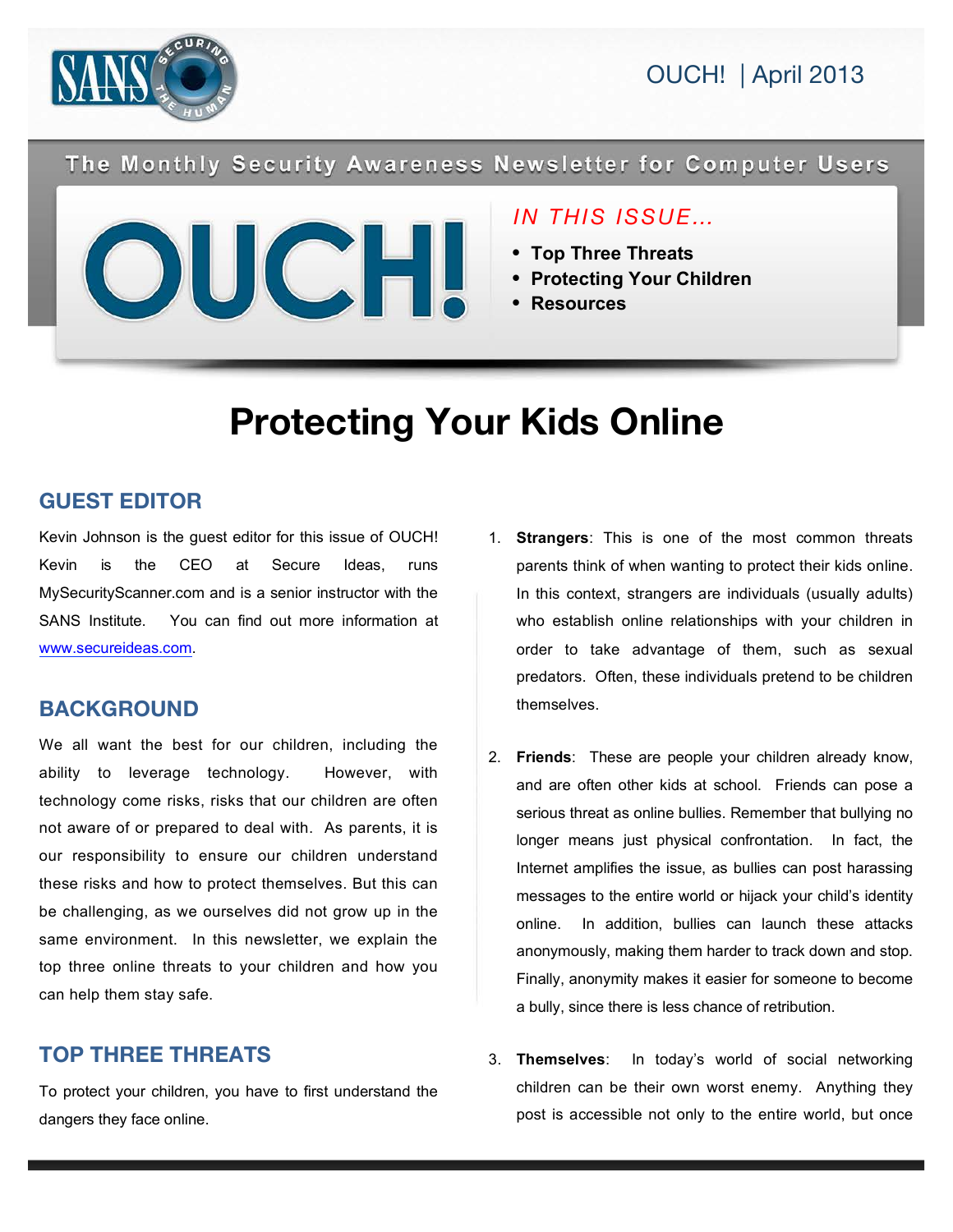# OUCH! | April 2013



## **Protecting Your Kids Online**

posted may also be difficult or even impossible to remove. Your children may not realize how these postings can impact their future. It is becoming a standard practice for universities and employers to review peoples' social networking activities and Internet presence. Anything embarrassing or illegal posted by or about your children can negatively impact their future. In addition, highly personal information can be used by strangers-- or even by friends --to target or harm them or your family.

#### **PROTECTING YOUR CHILDREN**

Now that you understand the key risks, here are steps you can take to defend against them:

- **Education**: The most important step you can take is education. Make sure your children understand these threats and that you are always talking to them about their online activities, staying current with what they are doing. In addition, create an environment where your children feel comfortable coming to you with questions or problems they may have online.
- **Dedicated Computer**: Have a separate computer just for your children. This helps ensure that if they do accidentally infect their computer, your own accounts, such as online banking, are not affected or compromised. In addition, keep the children's computer in an open area in your home so that you can monitor their online activities. Finally, make sure each child has and uses their own, non-administrative account on their computer. This will make it possible



# *The key to protecting your children online is to educate them about the risks they face and set expectations for what is and is not allowed.*

for you to track and enforce what each child is doing on the computer.

- **Mobile Devices**: Mobile devices can be more challenging. For mobile devices, consider setting time limits when your kids can use them; at all other times they have to turn in their devices to you (perhaps create a central family re-charging station). Also consider taking your kids' mobile devices at night so they are not tempted go online when they should be sleeping.
- **Social Networking:** Track what your children are doing online by creating your own accounts on social networking sites such as Facebook, Twitter or